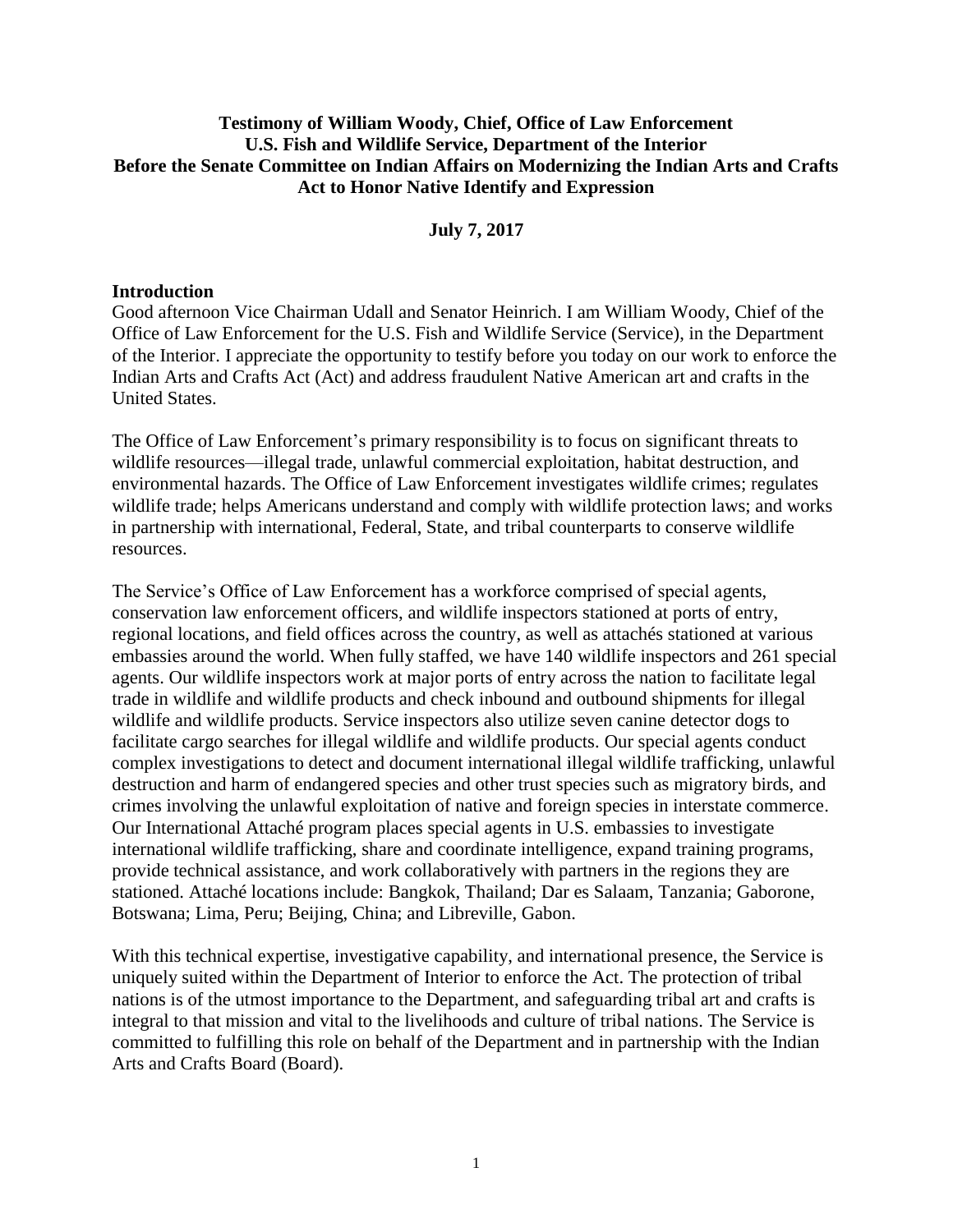Since 2012, the Service has maintained a Memoranda of Agreement with the Board to serve as the enforcement arm of the Department and lead criminal investigations into alleged violations of the Act. The Board provides funding to the Service to cover the salaries of assigned agents, their travel, supplies, equipment, and other needs. These agents are specifically assigned to work cases related to the Act and have led our investigations to date.

# **Operation Al Zuni**

Operation Al Zuni is a multi-year investigation that centered around two organized networks who have been in the Native American jewelry business for years, and who perpetrated an international scheme to illegally sell Filipino-made jewelry as authentic Native-American-made. Through our investigations, we learned that members of both networks established and operated manufacturing facilities in the Philippines for the purpose of replicating and producing Native American-style jewelry and crafts. The items were then exported to business associates in the United States and sold in stores in Albuquerque, Gallup, Santa Fe, and Zuni, NM, and Calistoga, CA as genuine Native American items. The businesses imported Native American-style jewelry with an approximate *declared* value of \$11 million. However, the networks were able to turn a large profit at the retail level on these items, as the value of this jewelry sold as authentic Native American-made items is substantially higher.

Operation Al Zuni is the largest investigation to date into fraudulent Native American jewelry sales under the Act. Over a period of four years, special agents based in the Southwest built the case by collaborating with the Federal Bureau of Investigation (FBI), Homeland Security Investigations (HSI), and our own attaché in Bangkok to visit the manufacturing facilities in the Philippines. Wildlife inspectors and special agents would document and mark the fraudulent jewelry, track the shipment to the final destination in the U.S., and follow it to its distribution and ultimate display in retail locations in New Mexico and California. Our agents were also able to purchase marked fraudulent items through undercover purchases. The Service partnered with numerous state, federal, and foreign agencies throughout the investigation, including on the day of the execution of the search warrants and arrest warrants, when we worked closely with the FBI, HSI, U.S. Marshals Service, Drug Enforcement Administration (DEA), the Bureau of Indian Affairs, New Mexico Department of Game and Fish, California Department of Fish and Wildlife, tribal law enforcement authorities, and the Philippine National Bureau of Investigations.

The investigative activity has been extensive and far-reaching, taking place in New Mexico, Arizona, Texas, California, Colorado, Alaska, Nevada and the Philippines. Our work led to the execution of sixteen search warrants and three arrest warrants with the seizure of approximately \$320,000 in funds, over 200,000 pieces of jewelry, and one vehicle. To date, six of the subjects have been indicted, pending trial. In addition to charges of violating the Act, federal prosecutors have also charged the defendants with violations of federal fraudulent importation, money laundering, wire fraud and mail fraud laws. Through the course of this investigation, other businesses and individuals have been identified but not yet charged.

Those charged to date include Imad Aysheh, formerly of Gallup, NM, and Iyad Aysheh, of Lodi, CA. Imad is the owner and operator of Imad's Jewelry, a jewelry manufacturing business in the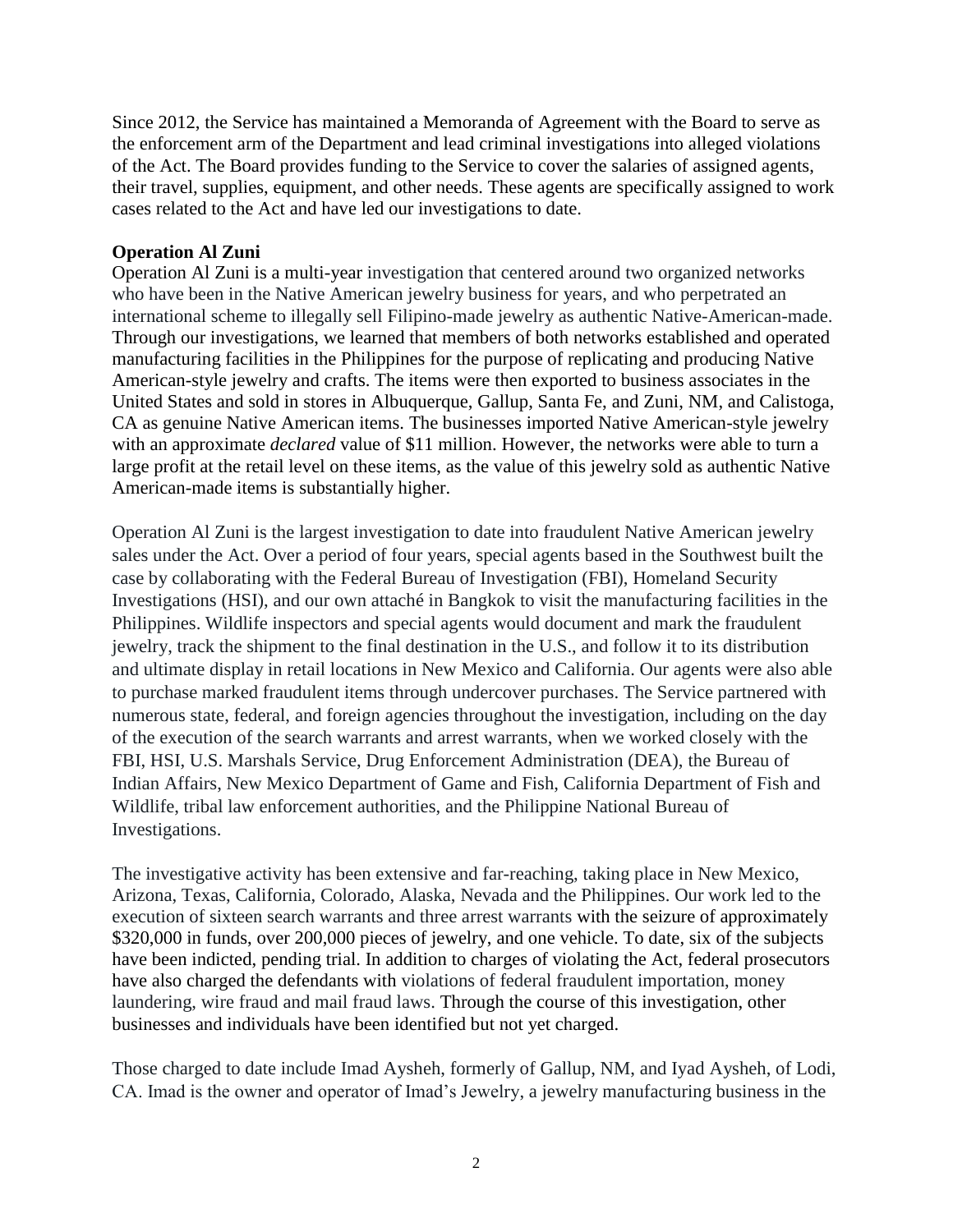Philippines. Iyad is CEO and agent for IJ Wholesale, Inc., a California corporation that imports jewelry into the United States. The Aysheh family built the international scheme, established the production facilities, sent authentic Native American items to the Philippines to be mass reproduced, and then imported the fraudulent pieces into the U.S. for illegal sale.

Also charged were Nael Ali and Mohammad Abed Manasra, both of Albuquerque, NM; Nedal Aysheh, formerly of Gallup, NM; and Raed Aysheh, of American Canyon, CA. Ali is the owner of two jewelry stores, Gallery 8 and Galleria Azul, in Albuquerque's Old Town that purport to specialize in the sale of Native American jewelry. Manasra is a wholesaler of Native American jewelry, and Raed and Nedal are partners managing Golden Bear & Legacy, LLC, a retail store in Calistoga, CA that specializes in Native American-style jewelry. These individuals distributed and sold the jewelry that was made in the Philippines and transported to the U.S. by the Aysheh family.

As a result of the actions taken in this investigation, numerous business and networks identified throughout this case have either discontinued the production and importation of fraudulent Native American jewelry, or changed their business practices to include properly labeling items with the country of origin.

#### **Scope of the Problem**

Despite the successful results of Operation Al Zuni, we believe we have just scratched the surface of the illegal activity occurring in the southwestern United States, and across the country. As evidenced by the 2011 Indian Arts and Crafts GAO report, there is much more that can be done to enforce the Act. In addition, our investigative work has shown that there is a significant presence of fraudulent Native American jewelry for sale in retail stores in the four-corners region of the Southwest. This influx of fraudulent jewelry drives legitimate Native American artists out of a flooded market and in some cases forces them to cooperate with the distributors in order to maintain a livelihood. Further, our investigation has only examined markets for fraudulent jewelry. We have not begun to take a comprehensive look into the markets for other Native American items in the Southwest, including pottery, paintings, blankets, etc., where there is likely similar fraudulent activity that is occurring.

Furthermore, we believe this is not just a problem for the markets in the Southwest. Other locations across the country that have high volume sales for tourists and visitors are prime targets for illegal activity to sell fraudulent Native American art and crafts. We have seen evidence to that effect. The Service has built cases in Alaska and Hawaii, with very similar circumstances involving areas with high tourist sales, but involving different types of art. They help exemplify and illustrate the potential scope and geographic reach of this illegal activity.

In southeast Alaska, the Service began an investigation in May 2014 based on complaints from tourists regarding the illegal misrepresentation of bone art carvings as genuine Alaska Native products. Our investigation found that the products were actually made by local non-native carvers and were being fraudulently labeled as genuine Alaska Native products. Charges were filed against four business owners and one employee for violations of the Act. These resulted in four convictions, thousands of dollars in fines and restitution, and twelve years of combined probation.